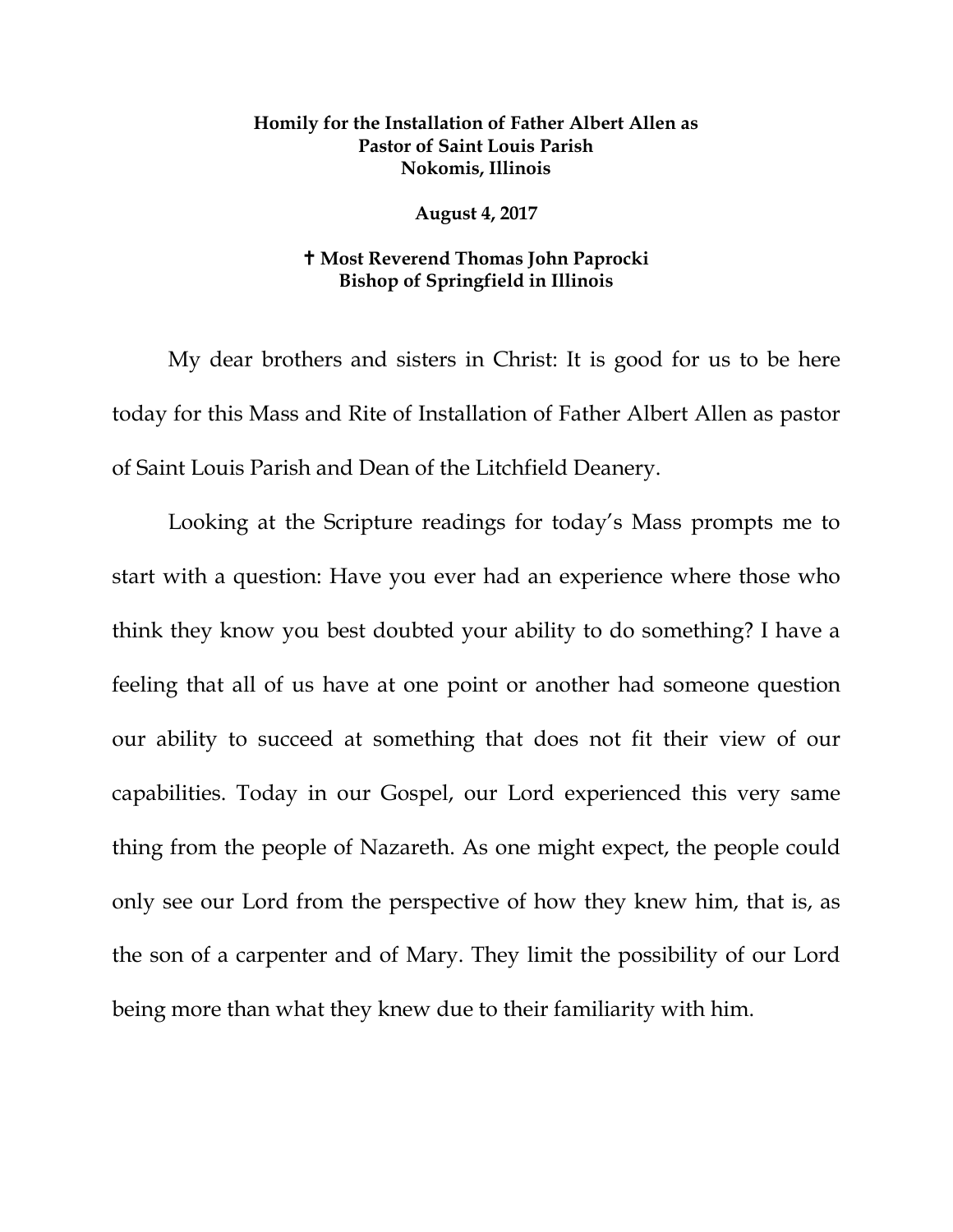I wonder if we at times put limits on our appreciation of the ability of our Lord to work in our lives due to our feeling like we also know Him well. While being catechized and knowing the facts and figures of Jesus' life is important to our formation, as His disciples we cannot lose the awe that we have for the great mystery of our Lord made manifest for us in the Most Blessed Sacrament. We, like Saint John Vianney, whose feast we celebrate today, are called to see our Lord through eyes of faith and rely on Him for the grace to live as His disciples today and every day of our lives.

Today at this Mass we mark the beginning of a new chapter in the life of Saint Louis Parish with the Installation of your new Pastor. I am very pleased that Father Allen has accepted the call to serve as the local shepherd of the Catholic community of faith here at Saint Louis Parish in Nokomis. I am deeply grateful to you, Father Allen, for the way you have faithfully served the people of our diocese, in particular as Pastor of Saint Cecilia Parish for the past three years as well as parochial administrator of Saints Peter and Paul Parish for the past year. At the same time, I also wish to express my deep appreciation to Father Daniel Willenborg, for his dedicated ministry as Pastor of Saint Louis Parish for the past eight years.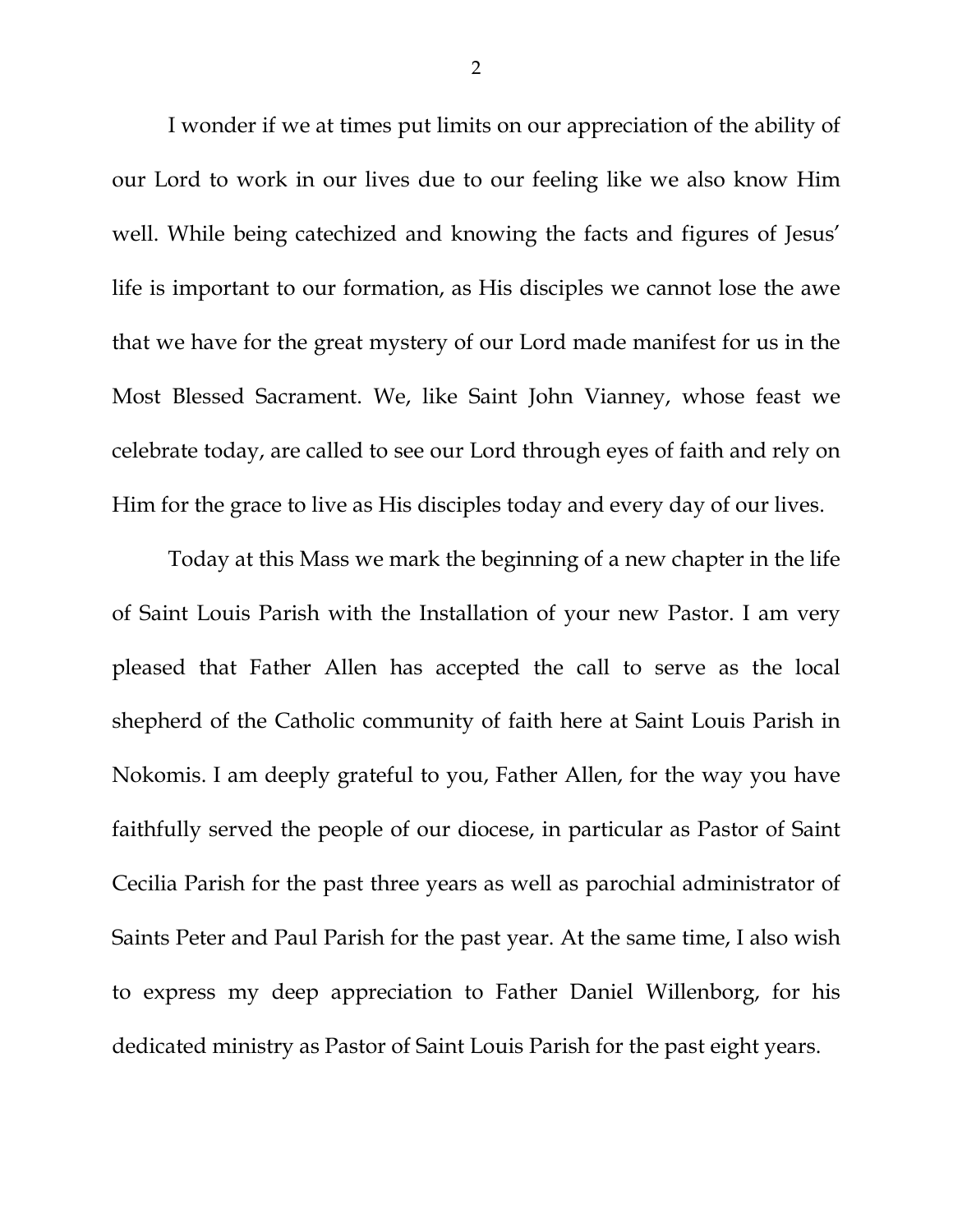Father Allen will now serve you as pastor in this Third Millennium of Christianity, so I think it is fitting to call to mind a theme suggested by our late Holy Father, the Great Pope Saint John Paul II, in his Apostolic Letter, NOVO MILLENNIO INEUNTE, "On entering the New Millennium," which I quote as follows (nos. 30-31): "First of all, I have no hesitation in saying that all pastoral initiatives must be set in relation to holiness."

We grow in holiness by following Jesus as His disciples. Closely related to the notion of discipleship is the concept of stewardship. In the First Letter of St. Peter, he writes of stewardship in these words: "As each one has received a gift, use it to serve one another as good stewards of God's varied grace."[1](#page-6-0)

In the Fall of 2015, I published my second pastoral letter, entitled, *Ars Crescendi in Dei Gratia*, Latin for "The Art of Growing in God's Grace." In it, I wrote, "The art of growing in God's grace is the key to growth in the Church. Building a culture of growth in the Church starts with inviting people to experience the love of Jesus Christ."

Over the course of the years years leading up to the publication of my pastoral letter, I gave much thought to how we could, as a diocese, begin a process of strategic planning for growth in the Church. The growth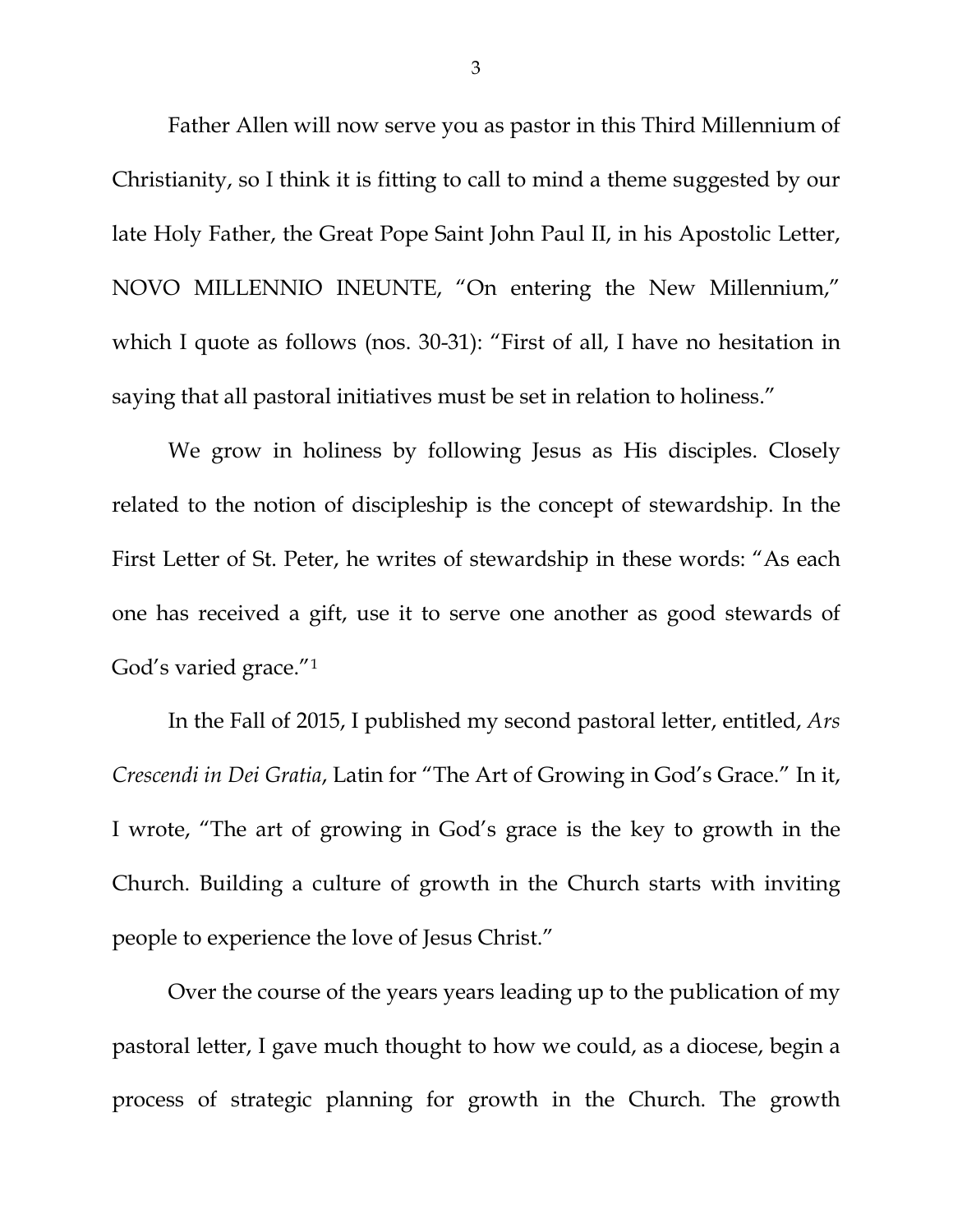envisioned is far more than just a quantitative increase in the number of people or the amount of money available to our parishes and the diocese. It is also essential to ensure that we give significant attention to the qualitative growth that will guarantee sustainability for generations that follow.

In my pastoral letter, I said that we must do four things to build a vibrant community of saints:

1. Invite people to join us in prayer, especially Sunday Mass (hospitality);

2. Study the Bible and learn more about Jesus and our Catholic faith (formation);

3. Provide the sacraments as signs of hope and paths of grace to heaven (prayer); and

4. Serve those in need by practicing charity and justice (service).

The verbs in these four action items correspond to the four pillars of stewardship and discipleship that we have begun talking about in our diocese: hospitality, formation, prayer and service. We can all communicate more broadly the message of invitation.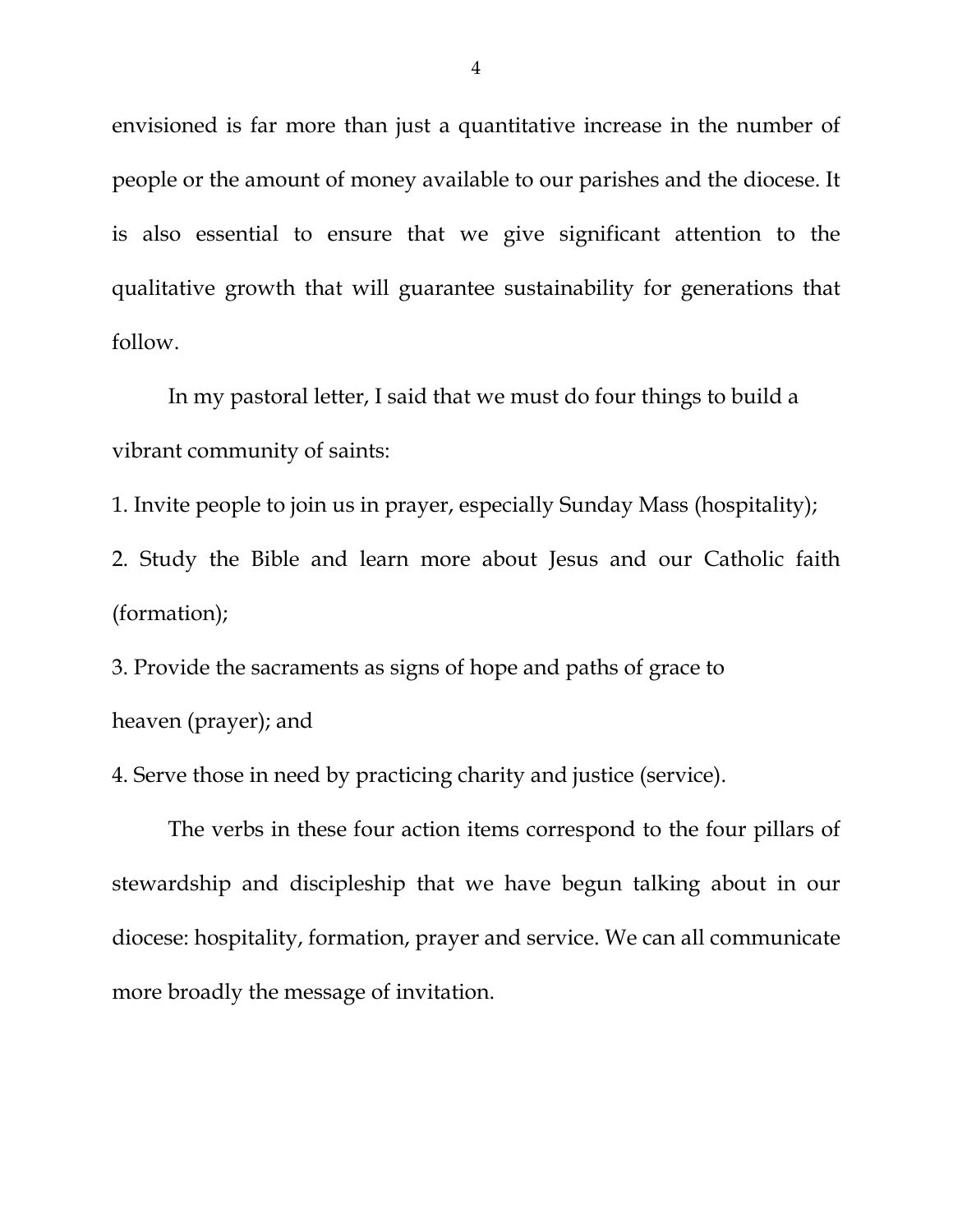Through prayer, discernment, and consultation with others, it has become evident that the Lord is inviting us to embrace more fully our call to discipleship out of which necessarily follows a life of stewardship.[2](#page-6-1)

Stewardship recognizes that everything we have comes from God. We are stewards whether we recognize it or not and whether we like it or not. Stewardship from God's perspective is that He has given us gifts to be used not just selfishly for ourselves, but to be shared with others. Becoming a disciple means making an intentional decision to accept the Lord's call to follow Him and live the discipleship and stewardship way of life.

I am aware that such a plan for growth is ambitious, but it is one about which I am very optimistic, especially given what this diocese has to offer and the many ways in which various groups are already poised to contribute to that growth. A key group that is essential to this plan for growth is the priests of our diocese, especially our pastors. But they cannot do this alone. They need the help and cooperation of all parishioners. To be able to put into practice the mission of Jesus, we need to be part of a team supporting each other.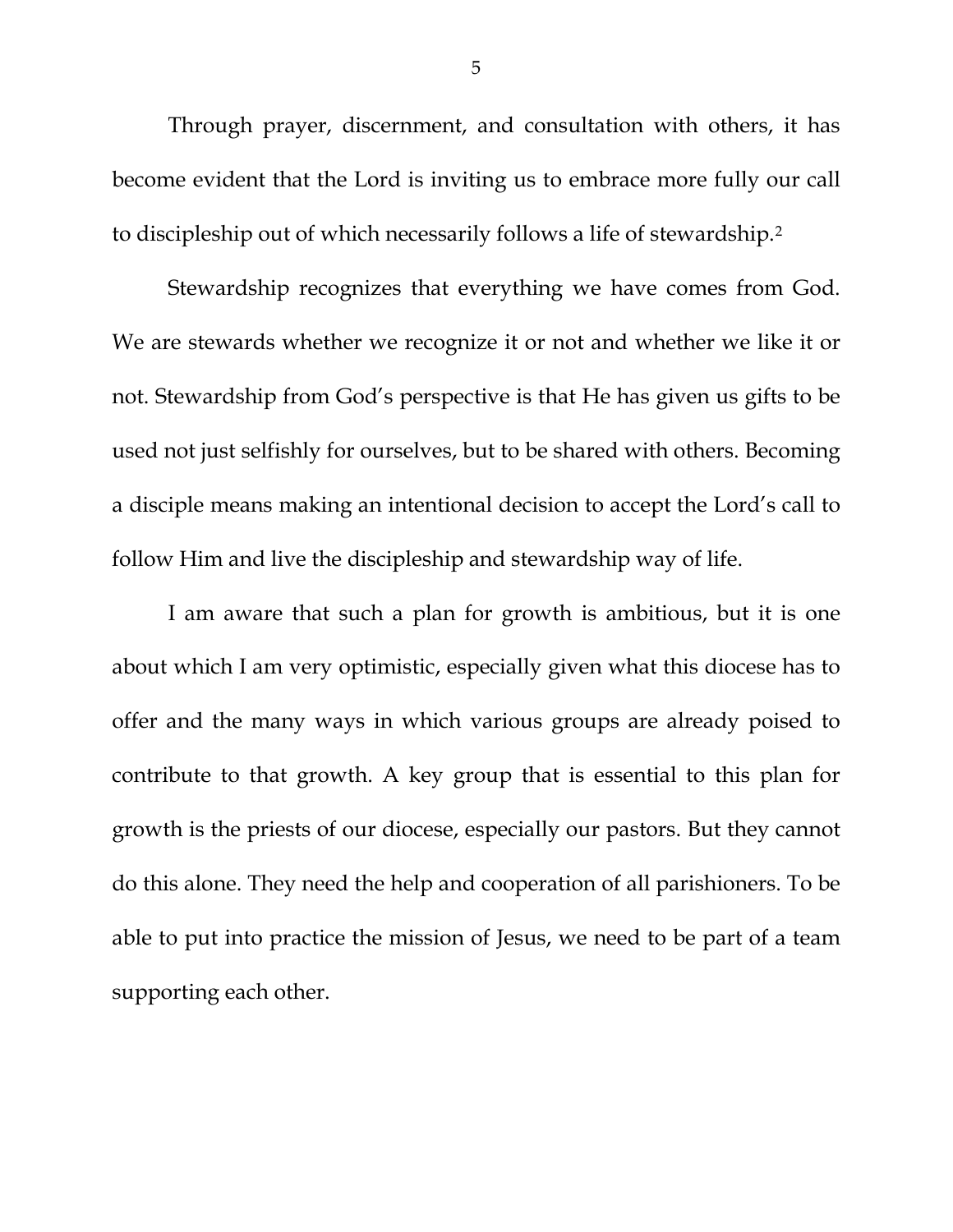Our priests are at the very heart of our journey forward. As Catholics, we rely first and foremost on God's grace. This grace comes to us through the sacraments of the Church of which the priests are the ministers. In a special way, it is the priest who celebrates the Eucharist for us, feeding us with the Bread of Life, nourishing and strengthening us for this journey.

Without the Eucharist, this way of life will never succeed. Without priests, we will not have the Eucharist. Therefore, we need our priests for this journey. I am very grateful for the fidelity with which our priests serve the diocese. They are men committed to the building up of the Kingdom and to the salvation of the souls of those in our diocese and beyond. Their example of tireless dedication is an inspiration to me and to all of us of how we are likewise called to serve the Lord as committed disciples of Jesus Christ. It is their joyful, humble example that is, I believe, one of the major factors contributing to the growth in the number of seminarians studying for the priesthood in our diocese. They too, are signs of hope and encouragement to us as we continue this journey.